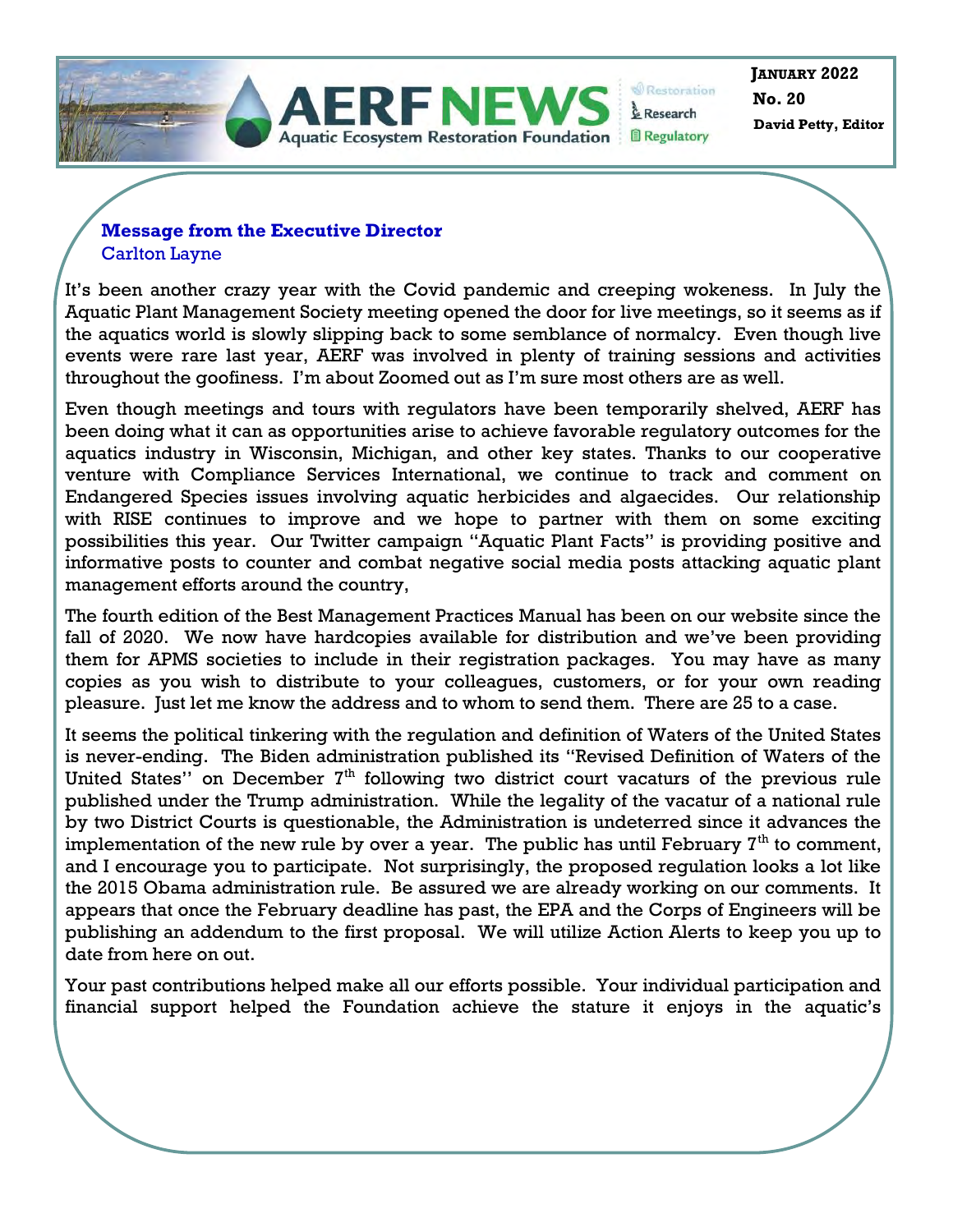# **Page 2 Jan 2022**

community at large in the United States and Canada. AERF has accomplished much since its inception, but there is much more to be done. If you haven't already, please consider a contribution this year to AERF.

Don't forget that AERF is listed as a charitable organization in Amazon SMILE. Amazon donates .05% of your purchases under the SMILE program. It costs you nothing and the Foundation receives a small donation from Amazon. Also keep in mind that the AERF is a 501(3) (c) Nonprofit Foundation – Fed I.D. No. 38-3304154 – so your contribution is tax deductible.

I look forward to working with you in the coming year and sharing the sense of accomplishment as we develop and implement new and exciting approaches toward the realization of our goals in the aquatic plant management arena. Please feel free to call me if you have any questions.

### **The 2021 UF/IFAS Aquatic Weed Control Short Course is a wrap!!!**

The much-awaited 45th UF/IFAS Aquatic Weed Control Short Course took place August 16-19, 2021 at the Renaissance Orlando at SeaWorld. We had around 380 people in attendance – not a bad showing, given the COVID-19 situation. Sponsors and attendees have reported that they had great opportunities to make new connections and catch up with old friends. This venue was significantly larger than our former home (the Coral Springs Marriott) and allowed us to give each attendee their very own 6' table to occupy during the Short Course. The welcome social Tuesday afternoon was well-attended and offered live music by Regrowth (aka "the Thayer boys" – Kyle, Jake and Dan). All in all, a good time was had by all – and I, for one, am very glad to put it to bed! We're still finalizing plans for the 2022 Short Course but we're shooting for another "August in Central Florida" scenario. Stay tuned and hope to see you soon!!!



*Lyn Gettys, Stephen Enloe and Conrad Oberweger kickin' it at the welcome reception* 



*Short Course house band Regrowth (aka the Thayer boys). Light blue shirt: papa Dan; dark blue shirt: Jake; green shirt: Kyle*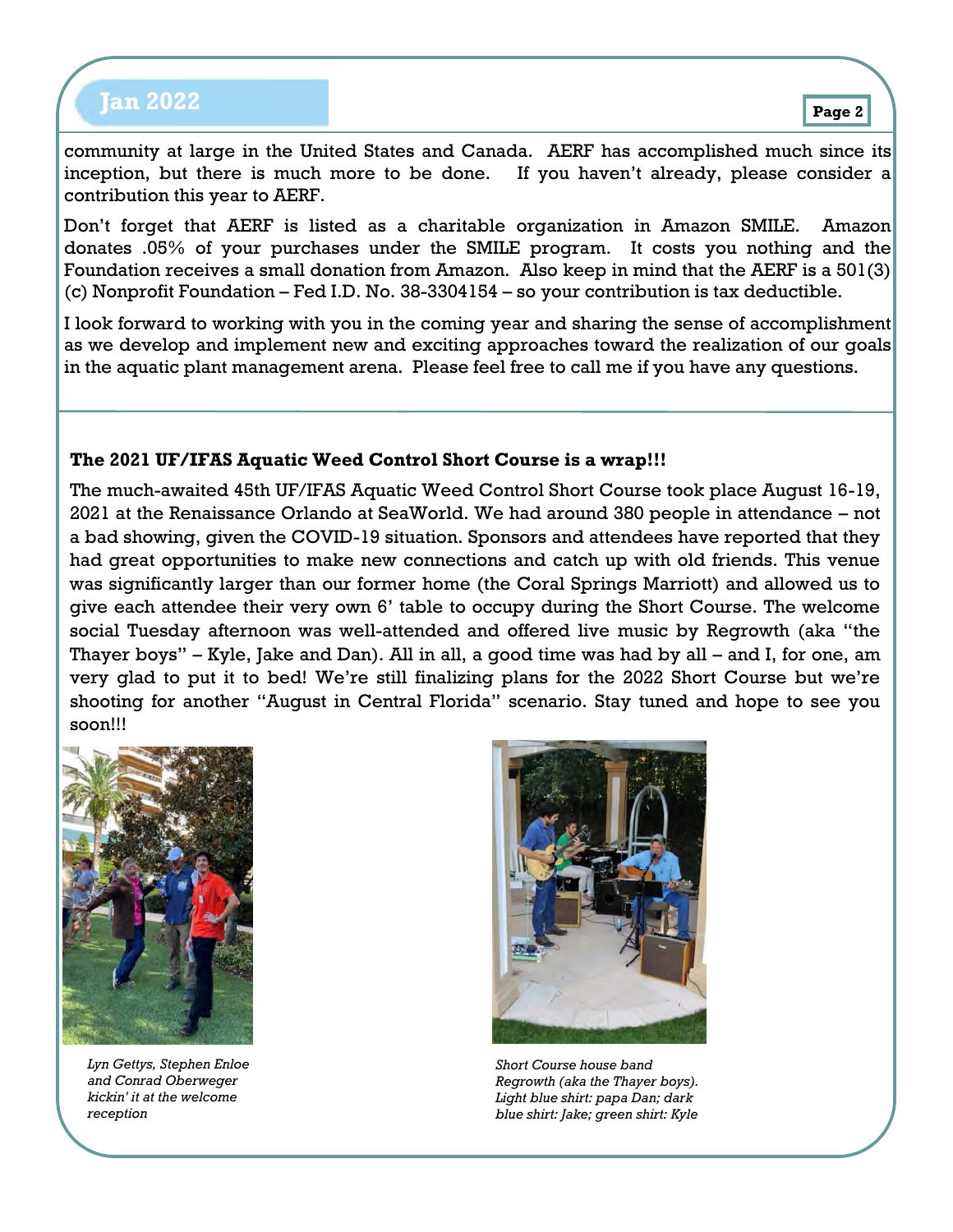## Aquatic Ecosystem Restoration Foundation **Page 3**

### **Fluoropolymers ("PFAS"): Understanding the Issues**

Bernalyn D. McGaughey Compliance Services International

The acronym "PFAS" has become a household word (pea-fass) because media has brought attention to the term as an ominous hazard that is getting "worse and worse" in our environment. The meaning of the acronym, what it encompasses in different chemistries, and the hazards is does, or does not present, are obscured by the lumping of a very large group of products into one perceived entity and not distinguishing their different uses over time or their very different profiles of toxicity and degradation from product to product. Within the pesticide industry, and as relevant to the use of aquatic herbicides, there have also arisen questions about whether PFAS are in pesticides and if so, is there a concern for them being found in certain pesticide products and thus introduced into the aquatic environment when aquatic herbicides are applied. This white paper first explains the general class of chemistry now tagged as "PFAS," then gives a review of general properties and regulation and presents details on the issue of PFAS in registered pesticides. But for the reader who likes to get to the bottom line first, *PFAS products of concern are not contaminants of aquatic herbicides and the application of aquatic herbicides for weed control presents no introduction of PFAS products to the aquatic environment.* 

The broad family of fluorinated chemistries included under the acronym PFAS, which stands for **p**er- and poly**f**luoro**a**lkyl **s**ubstances, consists of individual products that have distinct physical and chemical properties that differentiate if or how they are used and regulated. There has been growing pressure to regulate all PFAS as a single group, but this is neither scientifically based or defensible. The two chemistries in this group that were in use and are extremely persistent are PFOA (perfluorooctanoic acid) and PFOS (perfluorooctanesulfonic acid). "GenX" and PFBS chemicals are replacements for the older PFOA and PFOS products, respectively. PFOA and PFOS were phased out beginning in 2000, but because of their persistence, PFOS and PFOA are still found in the environment. GenX and PFBS chemicals are less persistent than PFOA/PFOS but have also been found in various types of waters (surface, ground, drinking, rain) as well as air in some areas.

To limit the potential for exposure of humans to PFOA and PFAS in their drinking water, EPA has evaluated data on these products and conducted human health risk assessments in support of setting a drinking water health advisory for them. This value (70 parts per trillion) provides drinking water system operators, and state, tribal and local officials who have the primary responsibility for overseeing drinking water systems with information on the health risks of these chemicals, so they can take the appropriate actions to protect their water users if needed. One such action is water treatment. In addition to studying the amount of PFAS and PFOS in the environment and its potential to cause harm, EPA has developed recommended methods for water treatment to remove these chemicals from drinking water should the 70 ppt advisory level be exceeded in a water supply system.

In April 2021, EPA announced the release of the final *Human Health Toxicity Values for*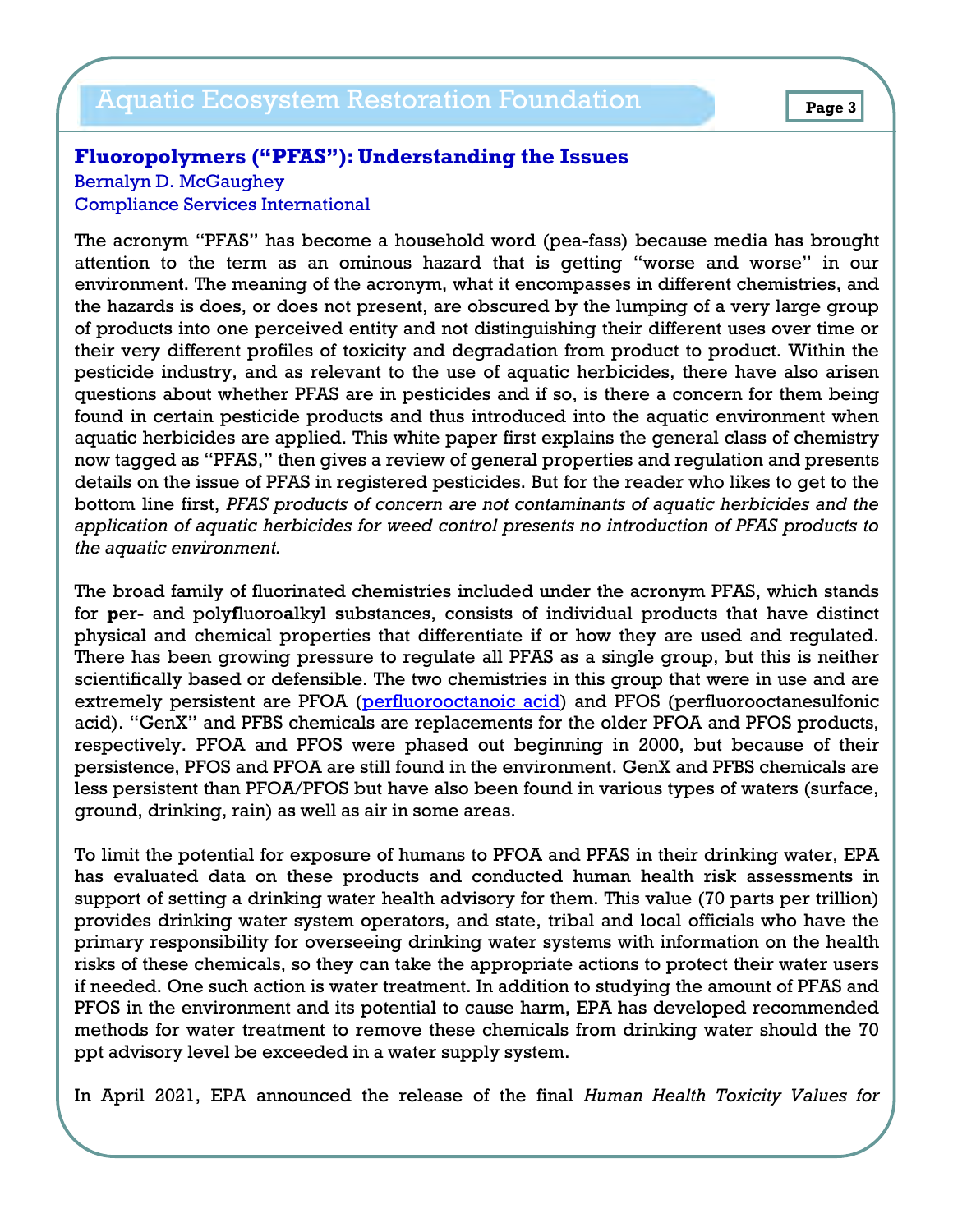# **Page 4 Jan 2022**

*Perfluorobutane Sulfonic Acid (CASRN 375-73-5) and Related Compound Potassium Perfluorobutane Sulfonate (CASRN 29420-49-3),* which can be found at [https://cfpub.epa.gov/](https://cfpub.epa.gov/ncea/risk/recordisplay.cfm?deid=350888) [ncea/risk/recordisplay.cfm?deid=350888](https://cfpub.epa.gov/ncea/risk/recordisplay.cfm?deid=350888) . These assessments found that the toxicity of PFBS was about 10 times lower than that of PFOS, and that 99.8% of the public drinking water systems in the US have not detected any PFBS in their systems. Likewise, a draft report on GenX chemicals was released in 2018 and found that these chemicals were also less toxic and persistent than those products they replaced. The draft report may be reached from a link at [https://www.epa.gov/pfas/learn-about-genx-chemicals-toxicity-assessment.](https://www.epa.gov/pfas/learn-about-genx-chemicals-toxicity-assessment)

While the older PFAS chemistries are no longer in use in most of the world, it is possible for them to show up in some imported products, such as plastic containers not used for food. It is this situation that led to the very limited appearance of an older PFAS chemical as a contaminant in pesticides. The presence of PFAS in a pesticide product is so far limited to its discovery in one mosquitocide product from one manufacturer of containers, and is a result of PFAS contamination from the container the pesticide is stored in. The registrant of that product voluntarily stopped shipment of any products in fluorinated high-density polyethylene (HDPE) containers that were the source of the PFAS and is no longer sourcing containers from that supplier. Most importantly, the discovery reported in the news was from low levels of PFAS that were detected in rinse waters from the container, and do not represent environmental concentrations to which humans would be exposed.

On March 5, 2021, EPA released testing data showing PFAS contamination from the fluorinated HDPE containers used to store and transport the mosquito control pesticide product. EPA analyses detected eight different PFAS chemicals from the fluorinated HDPE containers, with levels ranging from 20-50 parts per billion. The agency also outlined its next steps as it continues working with a variety of stakeholders to collect additional information on this issue. EPA continues to explore the matter to ensure that this is not a widespread issue. To date, no further detection of PFAS chemicals has been reported by EPA.

On September 29, 2021, EPA released an update on their efforts to address PFAS in pesticide packaging. In that update they noted that EPA is releasing an internally validated method for the detection of 28 PFAS compounds in oily matrices, such as pesticide products formulated in oil, petroleum distillates, or mineral oils. EPA, in collaboration with the Maryland Department of Agriculture, used this method to analyze three stored samples of mosquito control product, and reported "*To date, the only PFAS contamination in mosquito control pesticide products that the Agency has identified originated from fluorinated HDPE containers used to store and transport a different mosquito control pesticide product (Anvil 10-10)*."

No PFAS contamination of herbicides, and in particular aquatic herbicides, has been reported. The contamination that was reported was not from the product or inherent in the product and to date it is only associated with one insecticide, at levels of 20-50 ppb in the rinsate from the insecticide container, and only one source of manufactured containers seems to have contributed to that contamination. Herbicides are diluted before they are applied and are applied to weed- or algae-infested waters at part-per-million rates. This means that any PFAS entering herbicide treated water, had there been contamination – which there wasn't – would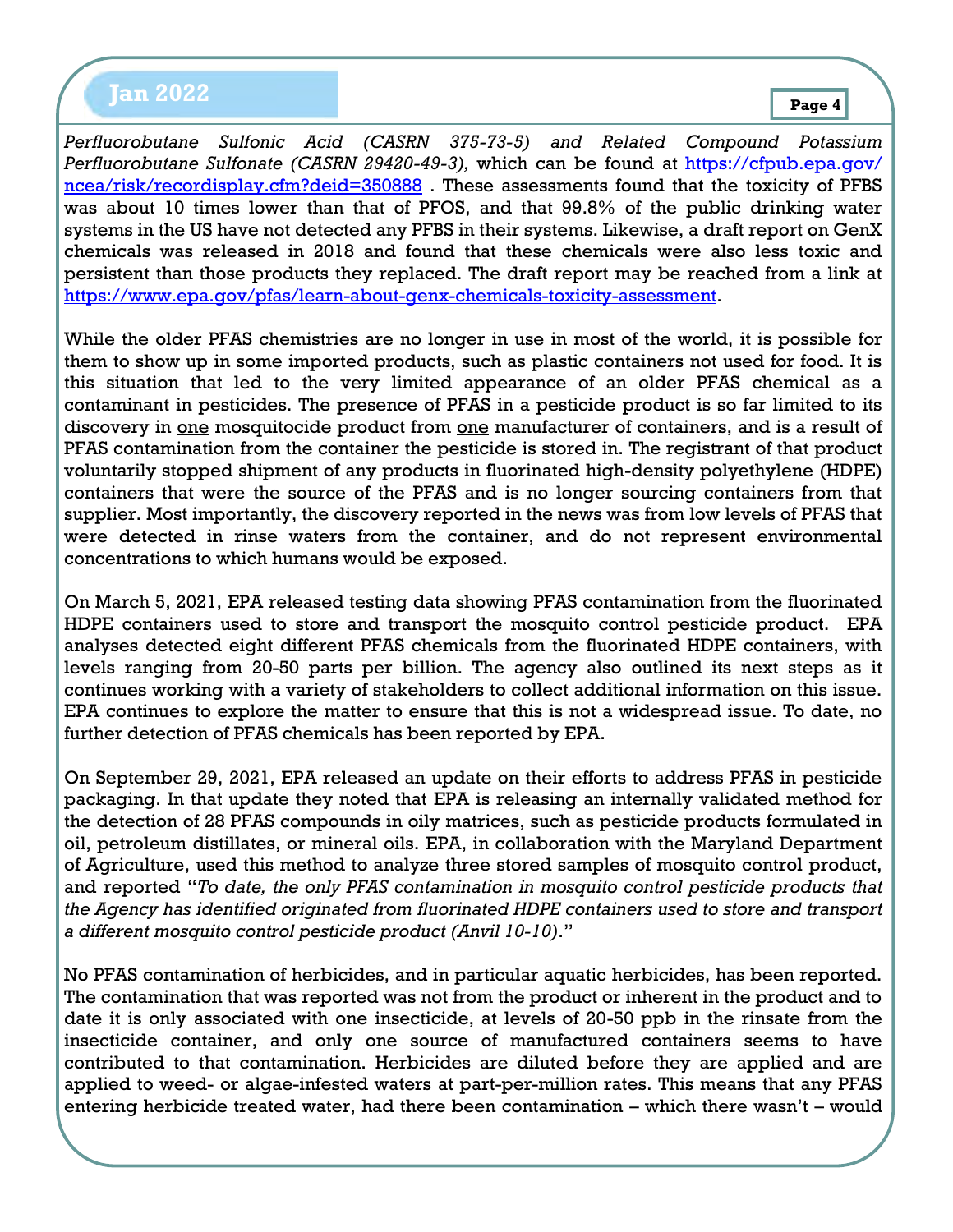# Aquatic Ecosystem Restoration Foundation

be at levels even more infinitesimal than the 70 ppt health advisory level set for PFOA/PFOS.

So then, why the alarmism, and how does one know what to believe and what is not factual? Reporting and information on this issue essentially comes from two types of sources: (1) one that is the pooled findings of science, industry and government regulatory bodies and (2) the other from advocacy, political and media organizations. The nature of these two types of communications on PFAS are summarized in the table that follows. One way to determine how factual a given statement is, is to go to its source. It is interesting that in the two sources used for the table below, links to references in the Center for Truth in Science webpage article went to published peer-reviewed articles or relevant regulatory guidelines, while links to references in the Earthjustice webpage typically went to newspaper articles or television news broadcasts. Since these media broadcasts are what the public sees, when their concerns on PFAS turn to the use of herbicides in aquatic weed treatment, they may not have the patience to understand the science, but they should be willing to understand that the fact that *nothing* connects the use of an aquatic herbicide with exposure to PFAS and any concerns they may have about that are unfounded.

1. There is no information on EPA's PFAS website concerning the issuance of a final report. EPA continues to refer to this website for updates: https://www.epa.gov/pesticides/pfas-packaging

2. USEPA (2021). Pesticide Program Update: Updates on EPA Efforts to Address PFAS in Pesticide Packaging (distributed September 29, 2021).

3. The method may be found at [EPA Method 537.1](https://lnks.gd/l/eyJhbGciOiJIUzI1NiJ9.eyJidWxsZXRpbl9saW5rX2lkIjoxMDYsInVyaSI6ImJwMjpjbGljayIsImJ1bGxldGluX2lkIjoiMjAyMTA5MjkuNDY2NDA0NDEiLCJ1cmwiOiJodHRwczovL2NmcHViLmVwYS5nb3Yvc2kvc2lfcHVibGljX3JlY29yZF9SZXBvcnQuY2ZtP2RpckVudHJ5SWQ9MzQzMDQyJkxhYj1ORVJMIn0.) 

| Scientific/Regulatory/Industrial                           | <b>Advocacy/Political/Media</b>                            |  |
|------------------------------------------------------------|------------------------------------------------------------|--|
| <b>What Is "PFAS?"</b>                                     |                                                            |  |
| Per-and polyfluoroalkyl substances (PFAS) are a            | PFAS discussions center on the general class of            |  |
| group of man-made chemicals that includes the two          | products which "don't easily break down, persist in        |  |
| most well-known compounds—PFOA and PFOS.                   | your body and are pervasive in the environment."           |  |
| PFOA and PFOS have been phased out, first                  | These dangerous chemicals have been used widely            |  |
| voluntarily by manufacturers and then through              | historically and in present practices and products.        |  |
| regulation, but now are the subject of monitoring and      | The group of products of whatever type, at whatever        |  |
| potential clean-up where drinking water sources are        | level, in whatever use, are described as toxic, cancer     |  |
| threatened from past manufacturing, disposal or use        | -causing and immuno-suppressive threats to your            |  |
| of products having high levels of them. Health-based       | individual health and as having little or no regulation.   |  |
| limits are set for levels in drinking water.               |                                                            |  |
|                                                            | How has the Manufacture and Use of PFAS Evolved over Time? |  |
| The preferred PFAS chemistries have evolved since          | Chemical manufacturers have covered up evidence            |  |
| the 1940s, with change driven by development of            | that PFAS has negative human and environmental             |  |
| products with shorter half-lives and lower toxicity.       | impact. They have replaced them with chemicals in          |  |
| PFAS have become essential ingredients in several          | the PFAS family that are just as dangerous as those        |  |
| innovations critical to human progress, including          | that were phased out. Non-stick cookware,                  |  |
| automobile anti-lock braking systems, 5G data              | waterproof materials, beauty products and dental           |  |
| networks, implanted medical devices, and aircraft          | floss can contain PFAS and stricter government             |  |
| firefighting foam. They are critical to life in the $21st$ | regulation is needed to protect the consumer.              |  |
| century.                                                   |                                                            |  |

### **Understanding the Issue: Contrasting Descriptions**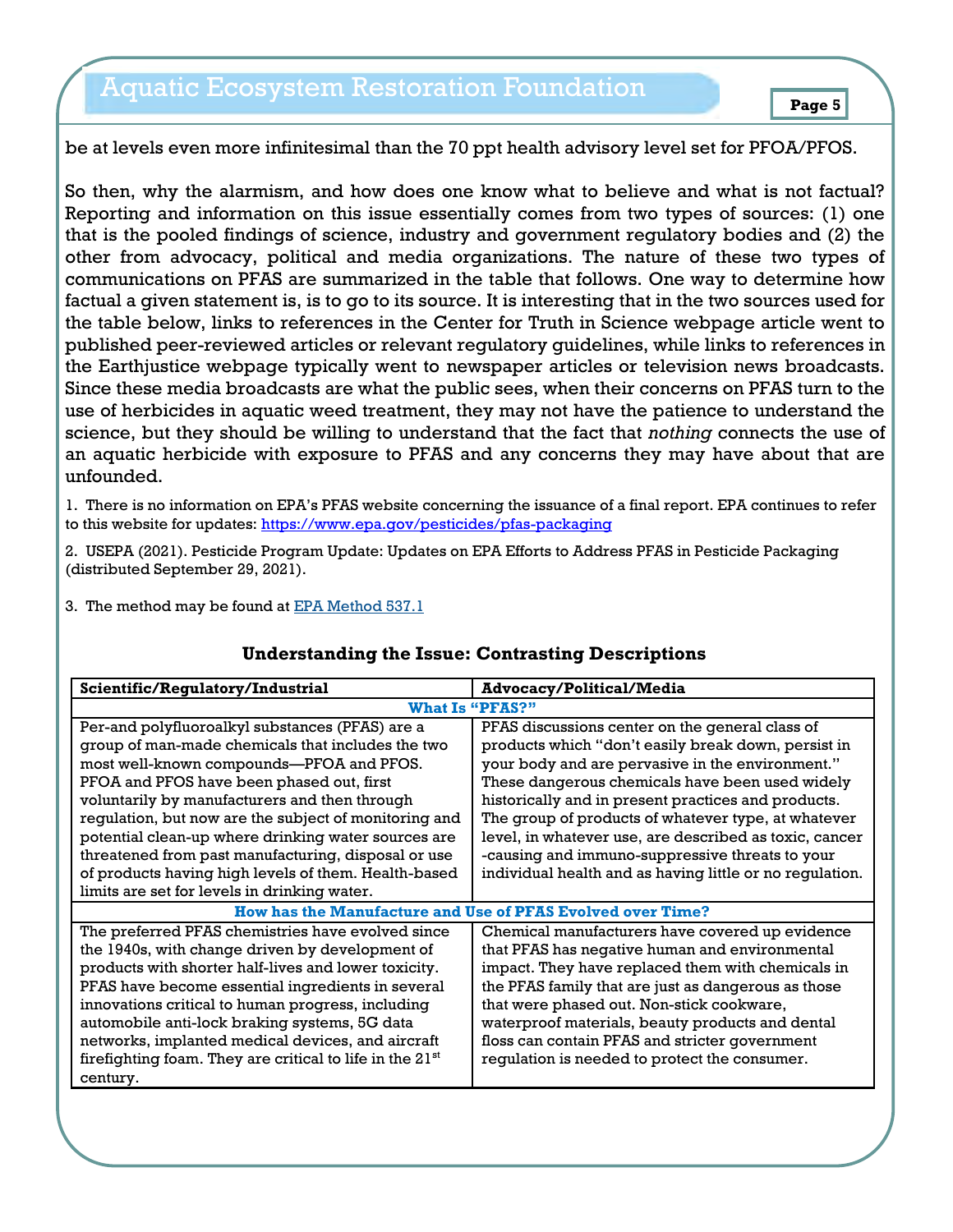|  | . . |  |
|--|-----|--|
|  |     |  |

| <b>Are PFAS Regulated?</b>                              |                                                           |  |
|---------------------------------------------------------|-----------------------------------------------------------|--|
| In 2016, the U.S. Environmental Protection Agency       | The EPA has known for decades about the dangers of        |  |
| (EPA) adopted a voluntary drinking water guideline of   | these toxic chemicals. Yet the agency only recently       |  |
| 70 ppt of PFOA and PFOS, individually and in total. To  | jumped into action, but they are slow in establishing     |  |
| put this in perspective, one part-per-trillion (ppt) is | water and cleanup regulations and the EPA continues       |  |
| approximately a one drop in an Olympic-sized            | to drag its feet. Some states have taken actions on their |  |
| swimming pool. Modern PFAS still in use are             | own because the federal government is not doing           |  |
| regulated by the Toxic Substance Control Act.           | anything to protect people from dangerous PFAS            |  |
| Drinking water is monitored for the presence of these   | chemicals in drinking water. Citizens need to contact     |  |
| compounds, and water treatment procedures can           | their local political representatives and alert them to   |  |
| remove them.                                            | this serious health threat.                               |  |
| <b>Is Exposure to PFAS Dangerous?</b>                   |                                                           |  |
| Studies of effects of PFAS at environmental exposure    | Scientists have discovered unusual clusters of serious    |  |
| levels have not established a link between such         | medical effects in communities with heavily PFAS-         |  |
| exposure and a human health effect. Epidemiological     | contaminated water, many of which are near military       |  |
| studies vary in design and outcome, and some are        | bases. Several recent studies have shown a link           |  |
| flawed. Results in animal studies do not translate well | between COVID-19 and PFAS, suggesting that PFAS           |  |
| to what might be expected in humans. No clear           | exposure may increase the risk of contracting             |  |
| connection of an effect potentially from an exposure to | infectious diseases like COVID-19 and reduce the          |  |
| environmental concentrations exists.                    | effectiveness of vaccines.                                |  |

4. Summarized from "PFAS Issue Primer" published by The Center for Truth in Science and accessed on June 21, 2021 at <https://truthinscience.org/pfas-issue-primer/>

5. Summarized from "Breaking Down Toxic PFAS" published by Earthjustice and accessed on June 21, 2021 at [https://](https://earthjustice.org/features/breaking-down-toxic-pfas?gclid=CjwKCAjw8cCGBhB6EiwAgORey4JJxhLbfmqTOR_fxqOl7SROjrs1eXmx32J8t9WxDVPhL50ksEj6YhoC8o8QAvD_BwE) [earthjustice.org/features/breaking-down-toxic-pfas?](https://earthjustice.org/features/breaking-down-toxic-pfas?gclid=CjwKCAjw8cCGBhB6EiwAgORey4JJxhLbfmqTOR_fxqOl7SROjrs1eXmx32J8t9WxDVPhL50ksEj6YhoC8o8QAvD_BwE) [gclid=CjwKCAjw8cCGBhB6EiwAgORey4JJxhLbfmqTOR\\_fxqOl7SROjrs1eXmx32J8t9WxDVPhL50ksEj6YhoC8o8QAvD\\_BwE](https://earthjustice.org/features/breaking-down-toxic-pfas?gclid=CjwKCAjw8cCGBhB6EiwAgORey4JJxhLbfmqTOR_fxqOl7SROjrs1eXmx32J8t9WxDVPhL50ksEj6YhoC8o8QAvD_BwE)

**2022 Sponsorship** renewal letters have been sent out. If you are a current sponsor, be on the lookout for those. If you aren't a sponsor, or have let your sponsorship lapse, please consider supporting out efforts. Information can be found later in this newsletter, or on our website at: <http://aquatics.org/sponsorship.html>



Have you seen the moose? The popular Silent Auction item from regional chapter APMS meetings hasn't been spotted for a few years. If you have it in your possession, or know of it's whereabouts, please contact Carlton. A reward for its safe return may be offered.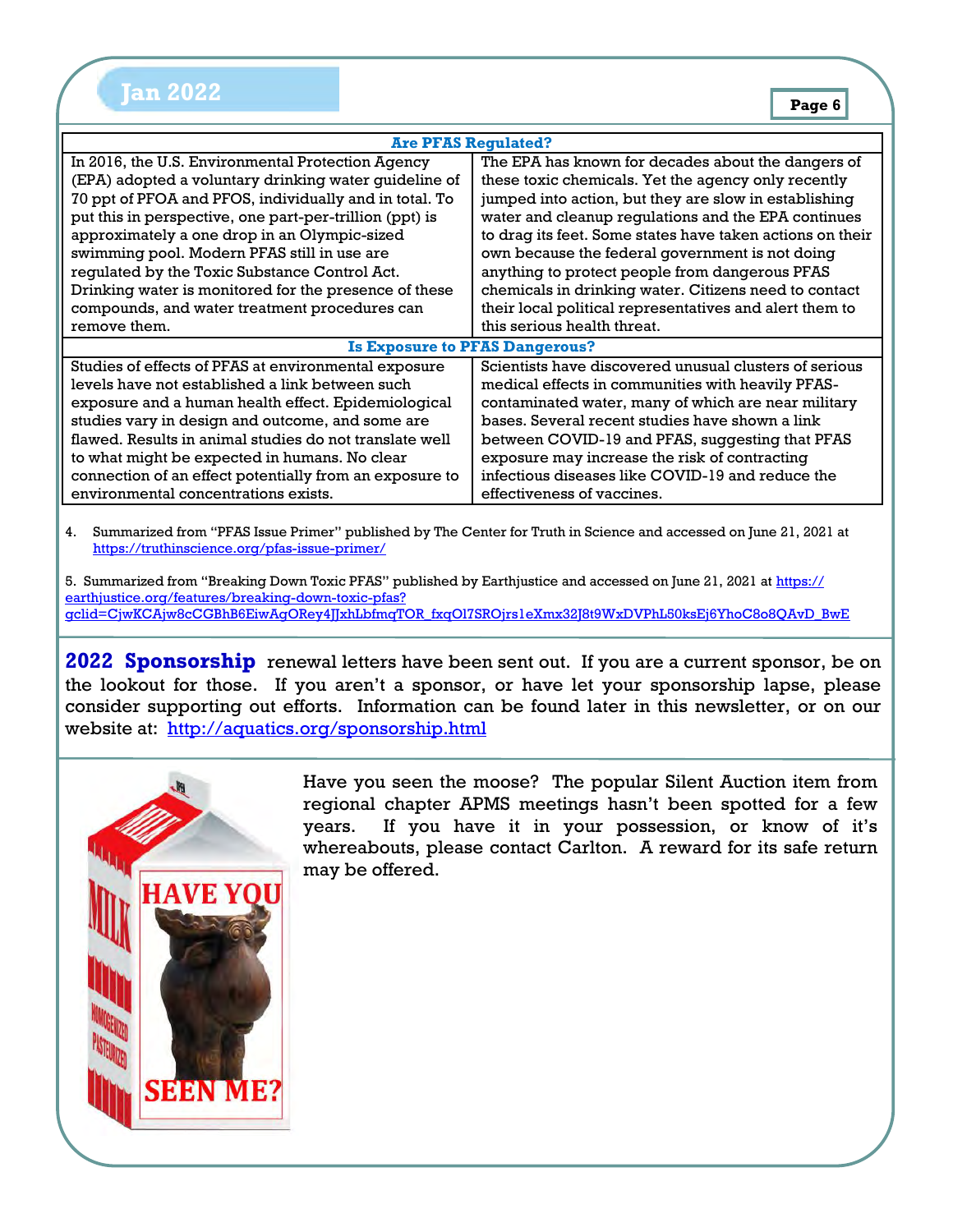# Aquatic Ecosystem Restoration Foundation

## **Federal Funding Landscape for the Prevention, Monitoring, and Treatment of Harmful Algal Blooms**

In early November 2021, the EPA hosted a webinar with several federal agencies presenting their programs for funding programs related to harmful algal blooms. Participants included EPA, NOAA, USACE, USGS and USDA. While many of the programs presented are limited in scope or availability, there are an impressive number of funding sources. These are summarized in the table below.

| Eligible<br><b>Recipients</b>                        | <b>Funding</b><br>Type | <b>Description</b>                                                                                                                                                                                                                                    |
|------------------------------------------------------|------------------------|-------------------------------------------------------------------------------------------------------------------------------------------------------------------------------------------------------------------------------------------------------|
|                                                      |                        |                                                                                                                                                                                                                                                       |
|                                                      |                        |                                                                                                                                                                                                                                                       |
|                                                      |                        | Communities may use the DWSRF to reduce HABs and<br>Cyanotoxins in their drinking water systems                                                                                                                                                       |
|                                                      |                        | States may offer loans to community water systems to<br>finance source water protection activities through the<br>Local Assistance and Other State Programs set-aside.                                                                                |
| States and<br>Asides for Source Water<br>communities | grants                 | Loans and Recipients may use DWSRF set-asides to safeguard<br>sources of drinking water.                                                                                                                                                              |
| Local communities<br>(small systems)                 | Grants                 | As a result of the 1996 Amendments, states are required<br>to provide a minimum of 15 percent of the funds<br>available for assistance to small systems to help address<br>infrastructure needs. This could include HABs prevention<br>and treatment. |
|                                                      |                        | This link provides additional details and DWSRF<br>program guidance documents related to set-aside<br>eligibilities.                                                                                                                                  |
|                                                      |                        |                                                                                                                                                                                                                                                       |
| Public, private, or<br>nonprofit entities            | Loans                  | Funding for many types of source water protection<br>projects, including both green and grey infrastructure<br>water quality solutions for both surface water and<br>groundwater.                                                                     |
|                                                      |                        | Local communities Loans<br>Local communities Loans<br>Local communities Loans                                                                                                                                                                         |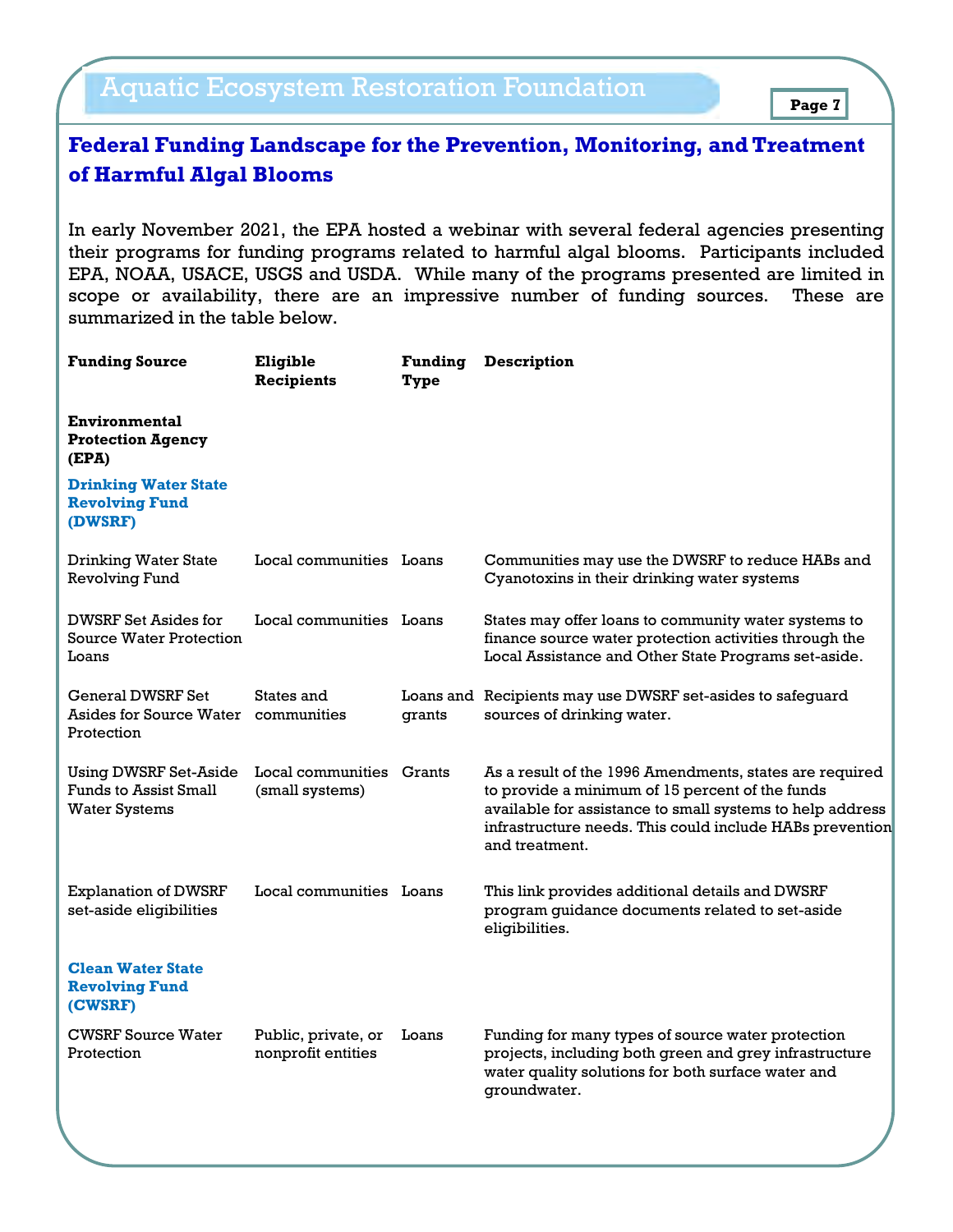| <b>an 2022</b>                                             |                                             |                        |                                                                                                                                                                                                               | Page 8 |
|------------------------------------------------------------|---------------------------------------------|------------------------|---------------------------------------------------------------------------------------------------------------------------------------------------------------------------------------------------------------|--------|
| <b>Funding Source</b>                                      | Eligible<br><b>Recipients</b>               | <b>Funding</b><br>Type | <b>Description</b>                                                                                                                                                                                            |        |
| <b>Other EPA funding</b><br><b>sources</b>                 |                                             |                        |                                                                                                                                                                                                               |        |
| Source Reduction<br>Assistance Grant<br>Program            | States, local<br>governments                | Grants                 | Funds support pollution prevention activities<br>through source reduction and resource<br>conservation.                                                                                                       |        |
| CWA Section 106 (Water<br>Pollution Control)<br>Monitoring | States, tribes,<br>interstate agencies      | Grants                 | Funds support water pollution prevention and<br>control programs and activities such as monitoring<br>and assessing water quality, developing water<br>quality standards, and identifying impaired waters.    |        |
| CWA Section 319<br>(Nonpoint Source)                       | States, territories,<br>tribes              | Grants                 | States have flexibility to focus these funds with the<br>goal of reducing nonpoint sources of polluted<br>runoff.                                                                                             |        |
| <b>Great Lakes Restoration</b><br>Initiative               | States, tribes, local Grants<br>governments |                        | Funding for projects that aim to accelerate<br>environmental progress in the Great Lakes,<br>including reducing phosphorus loadings that often<br>cause HABs.                                                 |        |
| Chesapeake Bay Program States, tribes, local Grants        | governments                                 |                        | Funds for restoration projects of all sizes across the<br>Chesapeake watershed.                                                                                                                               |        |
| EPA Gulf of Mexico<br><b>Division</b>                      | States, tribes, local Grants<br>governments |                        | Funds and implements projects to protect, maintain,<br>and restore the health and productivity of the Gulf<br>of Mexico.                                                                                      |        |
| EPA Office of Mountains,<br>Deserts, and Plains            | States, tribes, local Grants<br>governments |                        | Addresses federal hard rock mining cleanup sites<br>west of the Mississippi River.                                                                                                                            |        |
| Urban Waters Small<br>Grants                               | States, tribes, local Grants<br>governments |                        | Funds to help local residents and their<br>organizations, particularly those in underserved<br>communities, restore their urban waters in ways<br>that also benefit community and economic<br>revitalization. |        |
| National Estuary Program States, regional                  | entities, tribes                            | Grants                 | Funds to protect and restore the water quality and<br>ecological integrity of estuaries of national<br>significance.                                                                                          |        |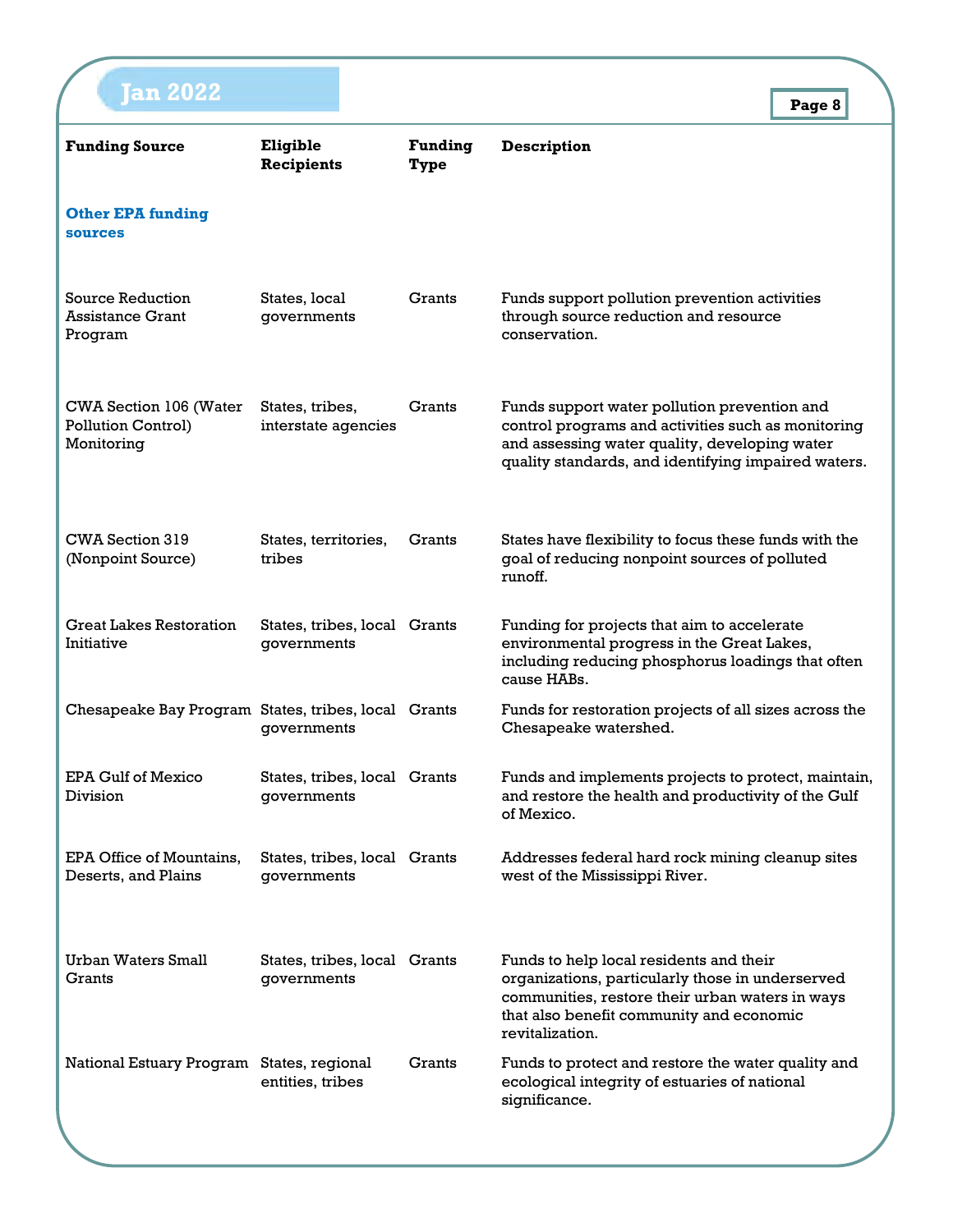| Natural Resource<br>Damage Assessment<br>(NRDA)                                                             | States and tribes               | Grants                                             | Funds legally recovered from responsible parties<br>from oil spills or other hazardous leaks for<br>restoring natural resources.                               |
|-------------------------------------------------------------------------------------------------------------|---------------------------------|----------------------------------------------------|----------------------------------------------------------------------------------------------------------------------------------------------------------------|
| National Institute of<br>Environmental Health<br>Sciences (NIEHS)                                           | Researchers                     | Grants                                             | Funds for projects to improve the prediction of<br>HABs.                                                                                                       |
| National Science<br>Foundation (NSF)                                                                        | Researchers                     | Grants,<br>contracts,<br>cooperative<br>agreements | Funds for research and education in science and<br>engineering                                                                                                 |
| United States Housing<br>and Urban Development<br><b>Community Development</b><br><b>Block Grant (CDBG)</b> | States and local<br>governments | Grants                                             | Funds for a wide range of community<br>development needs, with the mission to<br>encourage urban revitalization and development<br>in underserved communities. |

#### **Other Funding Sources**

### **Bayer Statement on the EPA Final Biological Evaluation for Glyphosate November 29, 2021**

Glyphosate is currently undergoing a routine registration review by the U.S. EPA, and as part of the registration review process an endangered species assessment is being conducted.

• In January 2020, the U.S. EPA published its Interim Registration Review Decision on glyphosate. Before the EPA issues a Final Registration Review Decision, the EPA needs to complete an endangered species assessment, which will eventually be conducted for all approved pesticides as part of the routine registration review process.

• Previous environmental assessments conducted by the EPA for non-endangered species have determined that glyphosate-based products pose no unreasonable risks when used according to label requirements.

• In November 2021, the EPA release its final BE for glyphosate. There are no significant differences between the draft BE and the final BE.

• The EPA will now consult with the U.S. Fish and Wildlife Service and the National Marine Fisheries Service (the Services) to decide if additional protective measures are needed (e.g., nospray buffer zones, drift-reduction technology).

• There are still several steps ahead in this process before the assessment is completed by the EPA and the Services. Bayer, grower groups, and others will continue to have opportunities to participate in this process to help ensure any new measures proposed by the EPA are fully informed and based on sound science.

### **The outcome of this ongoing assessment could be some additional protective measures.**

• The EPA identified non-agricultural uses (e.g., aquatic systems, public lands, forestry, rightsof-way) as the primary uses that potentially impact the endangered species and critical habitat.

• In the meantime, the EPA's current determination – that glyphosate products pose no unreasonable risks when used according to label requirements – still stands, and growers and others can continue to use glyphosate products according to current label instructions.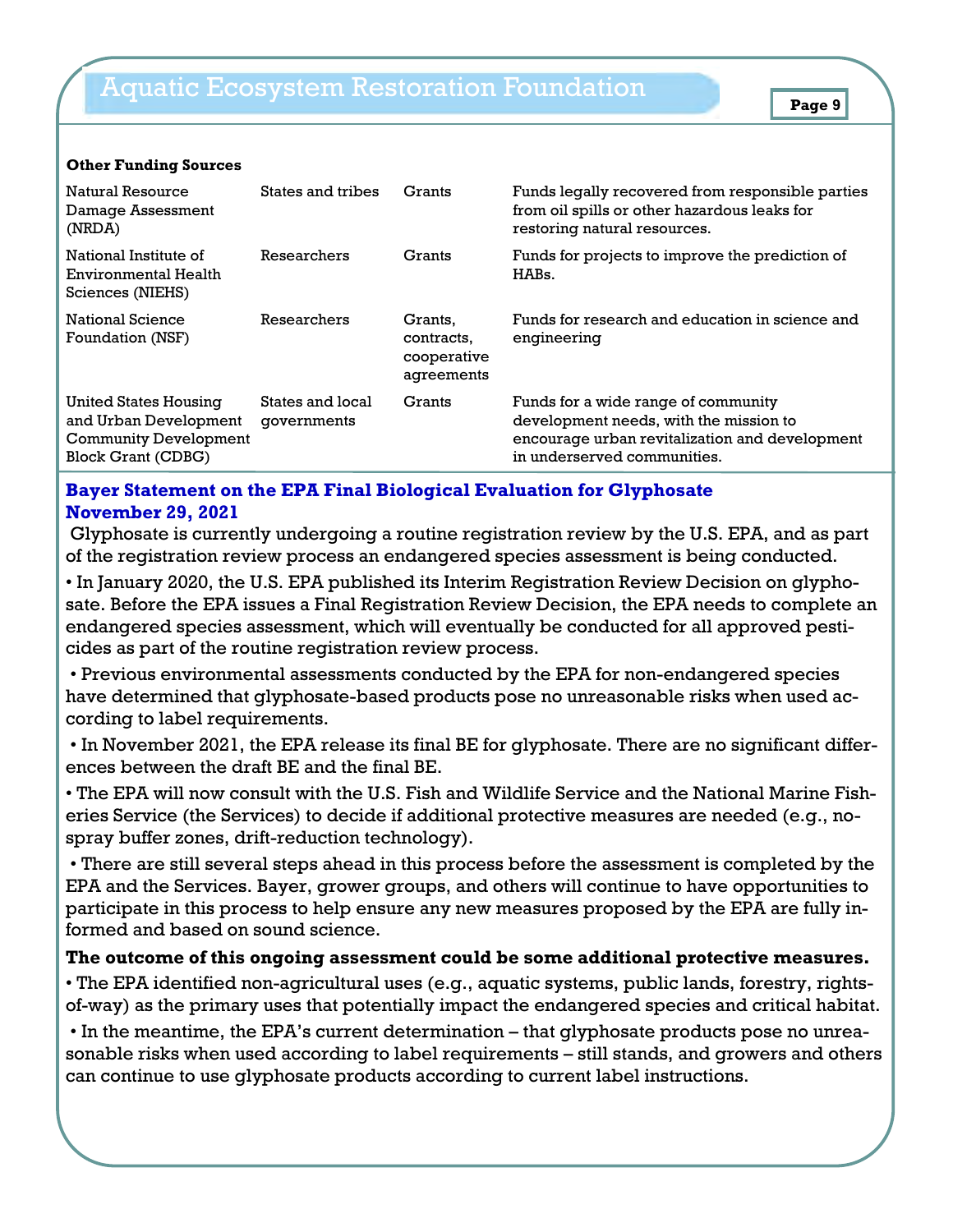#### Your AERF Sponsorship is key to:  $\blacktriangleright$  maintaining critical efforts in education supporting high quality research and outreach  $\blacktriangleright$  attracting graduate students  $\blacktriangleright$  expanding partnerships with regulatory  $\triangleright$  expanding an aleady diverse membership  $\triangleright$  being a source for resource management agencies  $\blacktriangleright$  building partnerships agencies To donate, join or renew your Sponsorship in the AERF please send the completed application form and payment to Treasurer, AERF, 1860 Bagwell Street, Flint, MI 48503-4406. Date: Name: Company: Address: Phone: Fax: **Web Address:** Email: Check here if you are an applicator For more information contact: company, so we can include you on our Carlton R. Layne, Executive Director, AERF applicator pages. 3272 Sherman Ridge Drive Marietta, GA 30064 Check here if you would like to receive a Phone: 678-773-1364 free copy of the BMP with your Fax 770-499-0158 membership. Email clayne@aquatics.org. Please use the following as a guide in the selection of the desired level of Sponsorship: Of course, you are welcome to join AERF at any level and additional donations are appreciated.  $\Box$  Gold is recommended for manufacturers and registrants \$15,000  $\Box$  Silver and above is recommended for formulators \$5,000  $\Box$  **Bronze** and above is recommended for distributors \$2,500  $\Box$  **Affiliate** and above is recommended for consultant and application companies, \$1,000 equipment manufacturers/resellers and biological producers/resellers  $\Box$  **Associate** and above is recommended for societies, federal and state agencies, \$250 aquatic resource management associations, applicators and consultants  $\Box$  Individual and above is recommended for individual members \$50  $\Box$  Student and above is recommended for students \$0